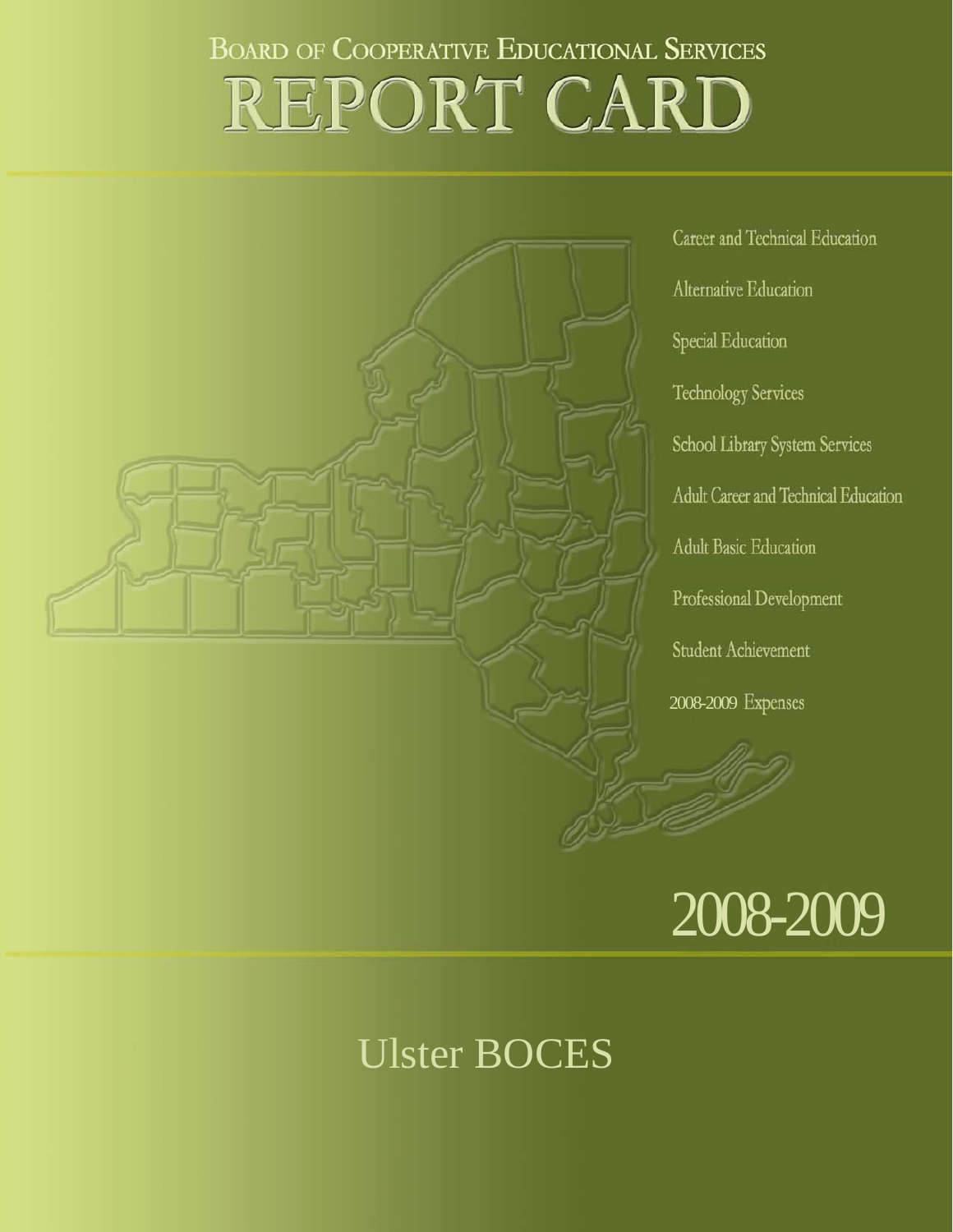## **Ulster BOCES Board of Cooperative Educational Services 2008-2009 Report Card**

## **Table of Contents**

 **Page** 

| <b>Indicators of BOCES Performance</b>                            |                         |
|-------------------------------------------------------------------|-------------------------|
|                                                                   |                         |
|                                                                   | 3                       |
|                                                                   | $\overline{\mathbf{4}}$ |
|                                                                   | 4                       |
| <b>Special Education</b>                                          |                         |
| <b>Special Education Enrollment and Tuition in BOCES Programs</b> | 5                       |
|                                                                   | $6 - 7$                 |
|                                                                   | 8                       |
|                                                                   | 9                       |
|                                                                   | 10                      |
|                                                                   |                         |

Prior editions of the BOCES Report Card included other data representing information on component districts.

The following data were not included in this report.

- State Testing Program for All Component Districts
- Graduation Results
- Regents Examinations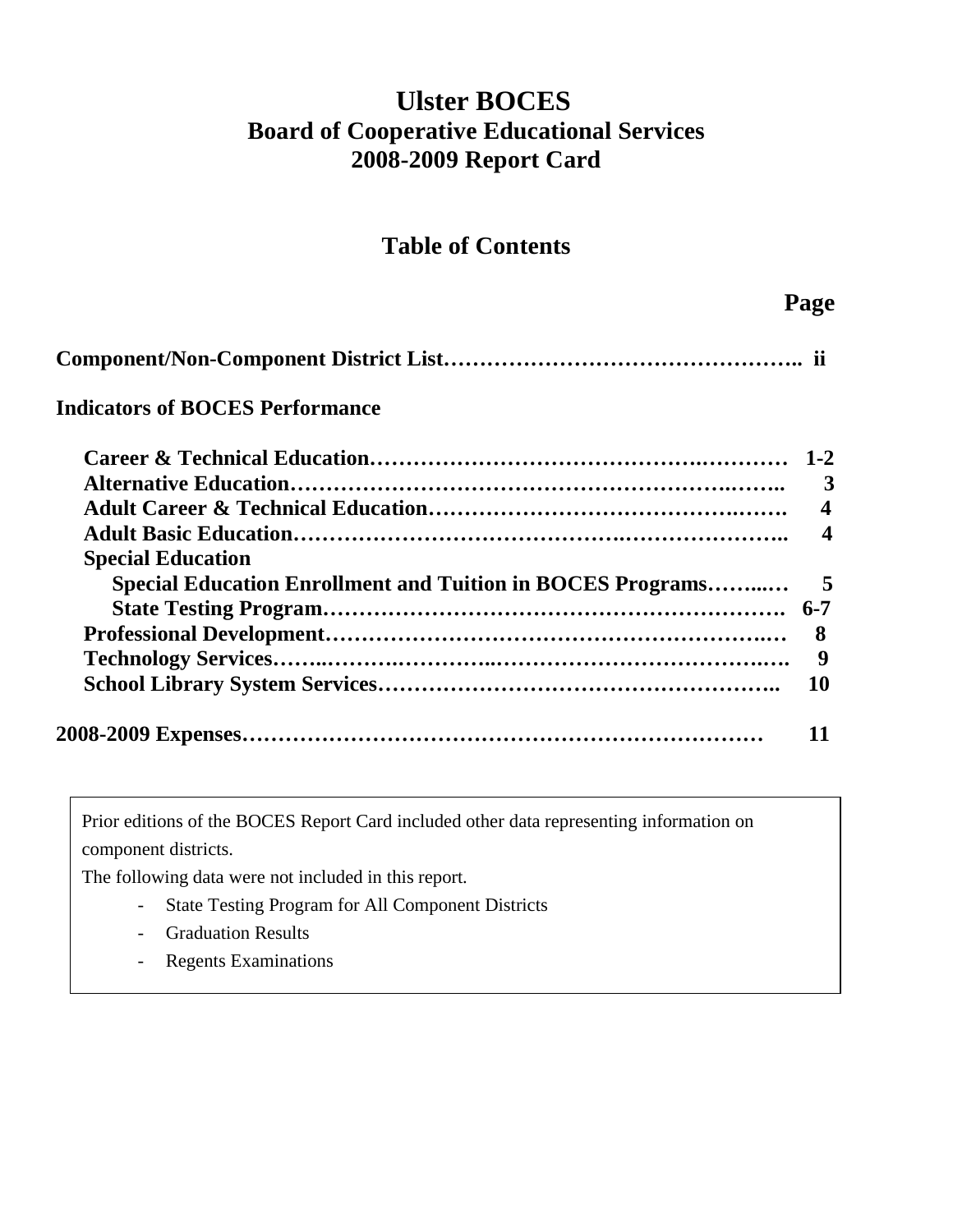## **Ulster BOCES 62900000**

## **Component Districts**

- Ellenville CSD
- Highland CSD
- Kingston CSD
- New Paltz CSD
- Onteora CSD
- Rondout Valley CSD
- Saugerties CSD
- Wallkill CSD
- West Park UFSD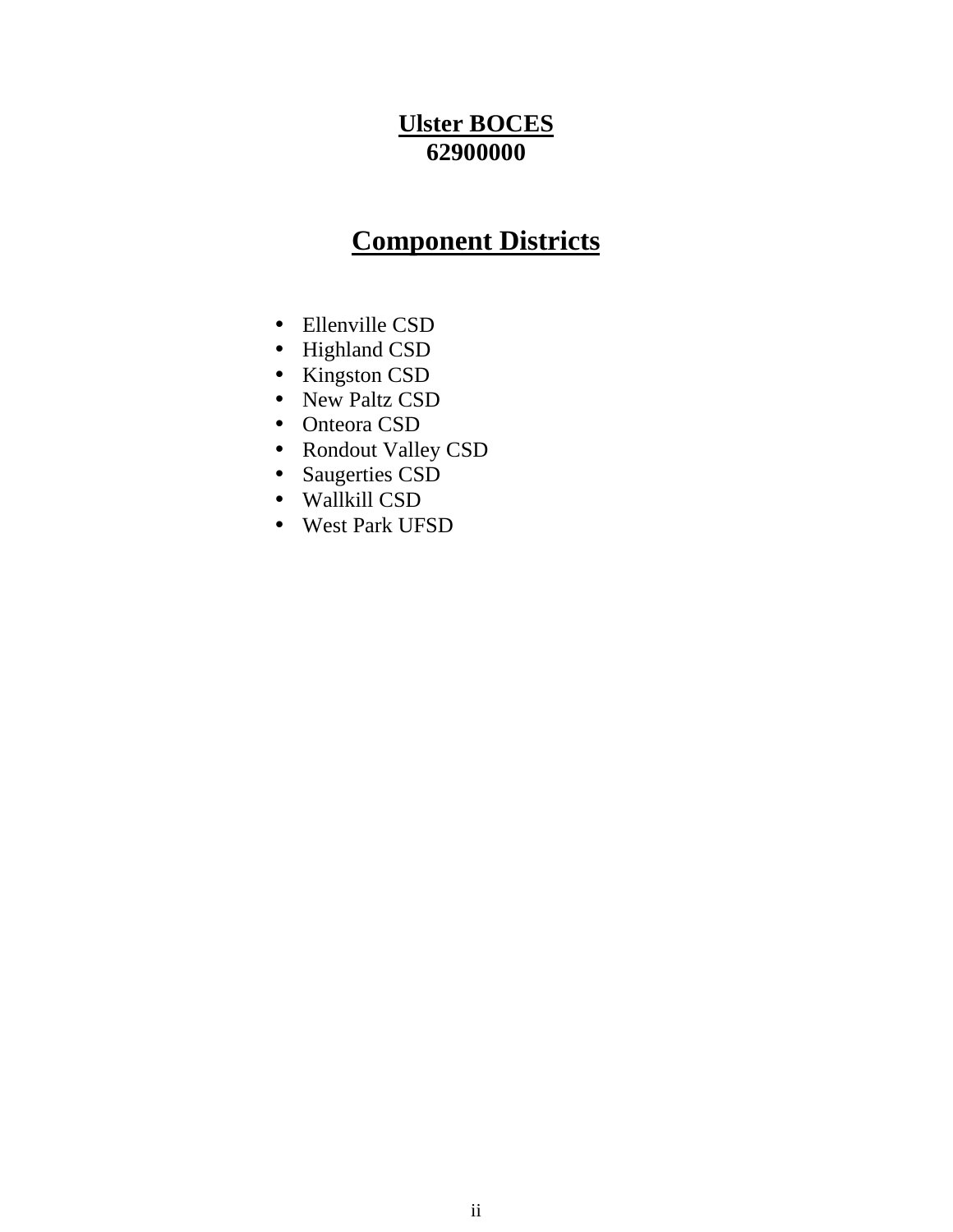## **Indicators of BOCES Performance**

## **Career & Technical Education (CTE)**

BOCES CTE classes, offered primarily on a half-day basis, prepare high school students from component districts for skilled work force careers. Most CTE programs require two years to complete.

|                                                                                                            | General<br><b>Education</b><br><b>Students</b> | <b>Students</b><br>with<br><b>Disabilities</b> | General<br><b>Education</b><br><b>Students</b> | <b>Students</b><br>with<br><b>Disabilities</b> |
|------------------------------------------------------------------------------------------------------------|------------------------------------------------|------------------------------------------------|------------------------------------------------|------------------------------------------------|
| Number of 11 <sup>th</sup> /12 <sup>th</sup> grade students enrolled in a<br><b>CTE two-year sequence:</b> | 2007-08                                        | 2007-08                                        | 2008-09                                        | 2008-09                                        |
| <b>First-year students</b>                                                                                 | 271                                            | 166                                            | 349                                            | 228                                            |
| Second-year students                                                                                       | 208                                            | 103                                            | 190                                            | 112                                            |
| Second-year students completing                                                                            | 176                                            | 86                                             | 171                                            | 98                                             |
| Number of 11 <sup>th</sup> /12 <sup>th</sup> grade students enrolled in<br>one-year programs:              |                                                |                                                |                                                |                                                |

| "New Vision"            | ດ<br>o i | ດດ<br>οc |    |
|-------------------------|----------|----------|----|
| Other one-year programs | 55       | 45       | ١ŏ |

#### **Tuition Per Student for CTE Programs**

*Data Source: 602 Report*



#### **\*Number Enrolled in CTE Programs as a Percent of all Juniors and Seniors in Component District High Schools**

*Data Source: Basic Education Data System*



**\* Data Include General Education and Students with Disabilities.** *Data Source: Basic Education Data System*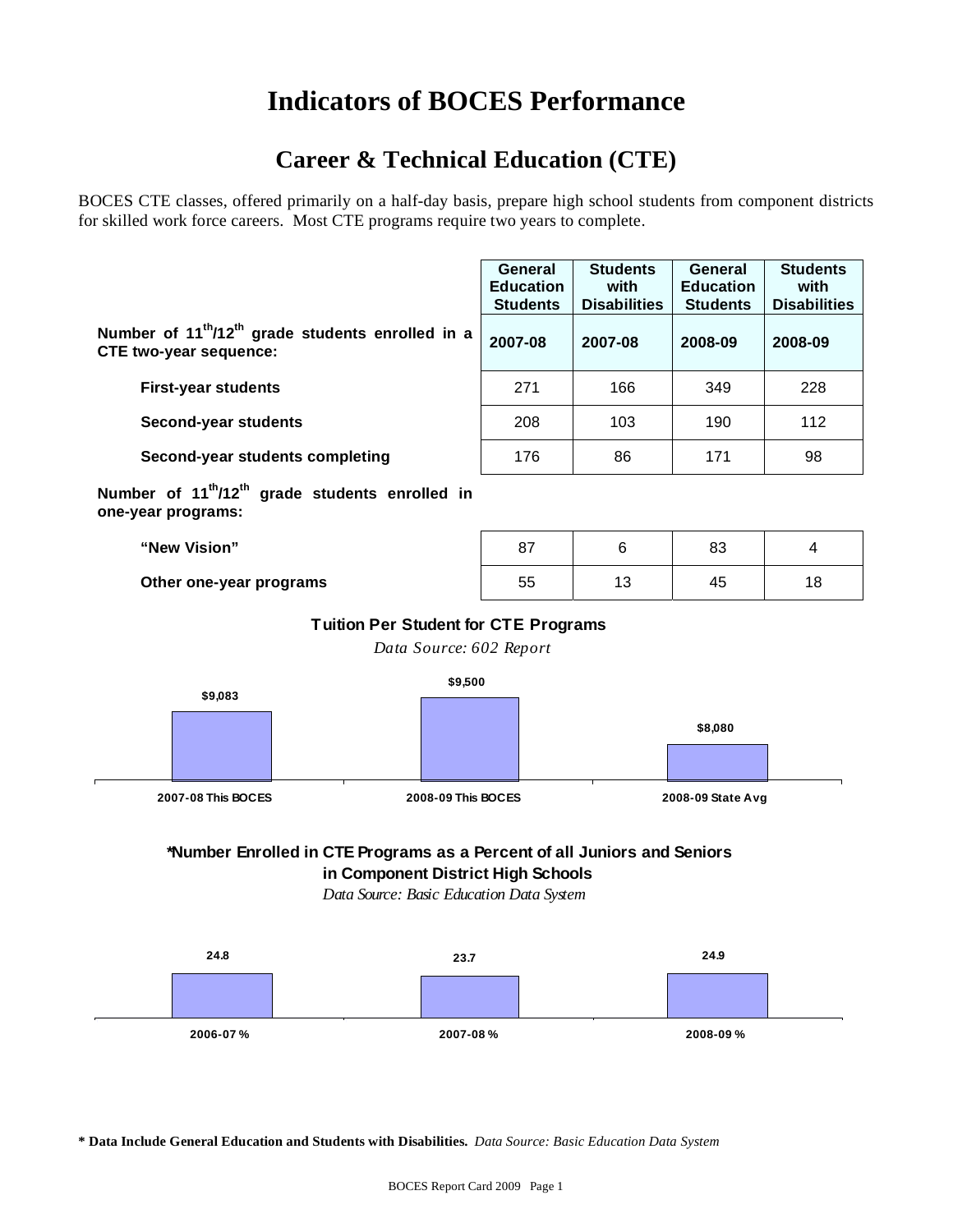#### **Performance of Career & Technical Education (CTE) Students Who Graduated in 2008**

BOCES collects student performance data from component districts for students who participate in CTE BOCES programs. The data in the chart are based upon total program completers (general education and students with disabilities.) *Data Source: CTEDS-2*



#### **Status of Career and Technical Education (CTE) Students Who Graduated in 2008**

BOCES Surveys CTE graduates within one year after program completion to determine if they are employed or continuing their education. *Data Source: CTEDS-2 Report*

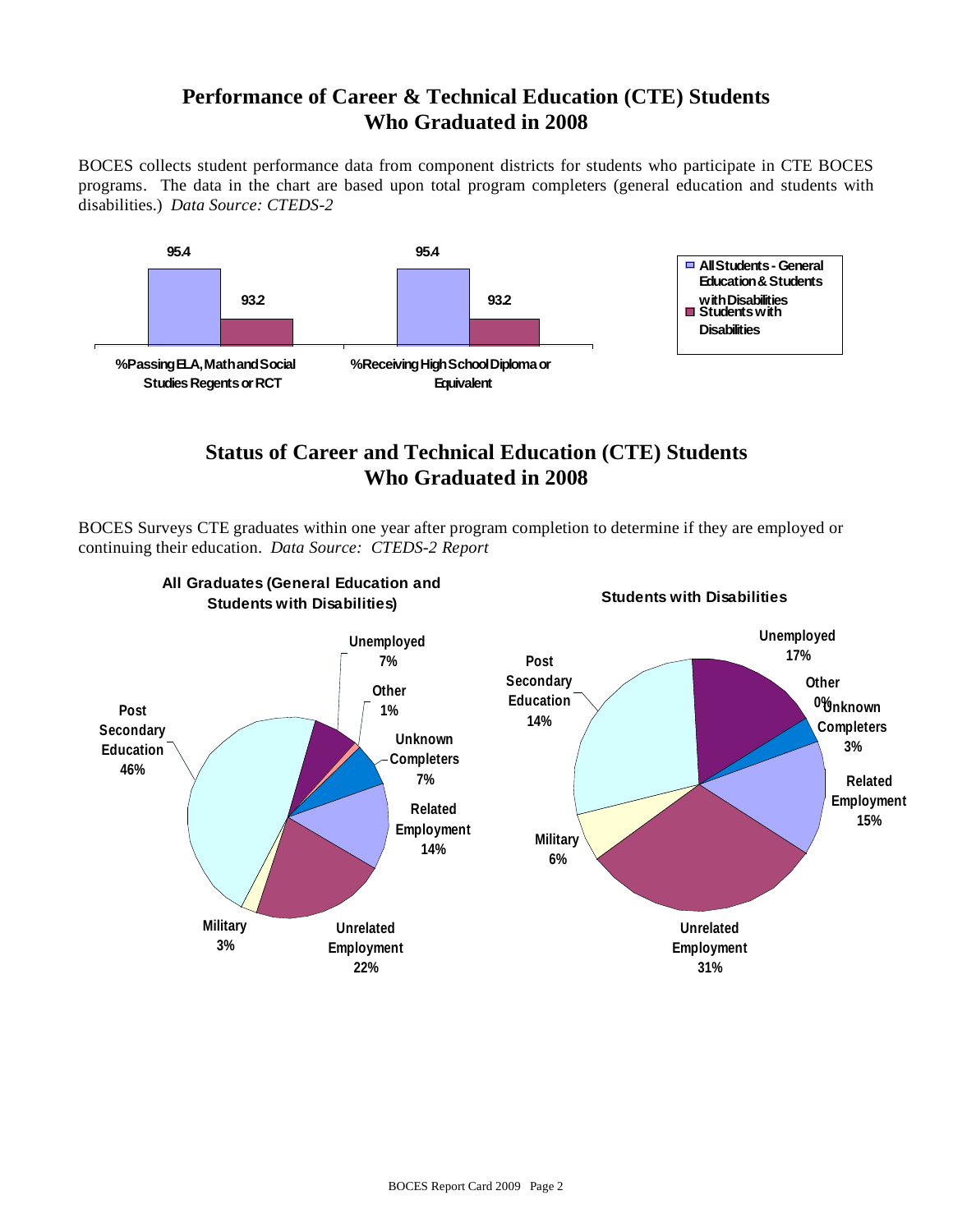## **Alternative Education**

BOCES operates full-day and/or half-day programs for general-education students who have been identified as having special needs not being met in school district programs. Programs may include academics, vocational skills, work-study, specialized activities or a combination of these. The BOCES Report Card includes alternative education program enrollment and outcome data for students in grades 5 through 8, as well as students in programs leading to high school diplomas or high school equivalency diplomas.

| <b>Alternative Education Program Enrollment</b> |   |                       |          |                                              |  |  |
|-------------------------------------------------|---|-----------------------|----------|----------------------------------------------|--|--|
|                                                 |   | June 30, 2009         |          |                                              |  |  |
| 12 <sup>1</sup>                                 | 0 | 76                    |          | 30                                           |  |  |
| Grades 5-8                                      |   |                       | Diplomas | Grades 9-12 HS Grades 9-12 HS<br>Equivalency |  |  |
|                                                 |   | □ Full-Day ■ Half-Day |          |                                              |  |  |

**2008-2009 Per Student Tuition**

|            |            | \$0      |          | \$0         |
|------------|------------|----------|----------|-------------|
|            | Grades 5-8 |          |          | Grades 9-12 |
| ■ Full-day |            | \$19,578 | \$19,578 |             |
| ■ Half-day | \$0        |          |          | \$0         |

#### **Alternative Education Outcomes**

The objective of the alternative education program is to retain students until they graduate or return to a regular school setting. Students counted as leaving programs may have done so for a variety of reasons including relocation, medical problems, childcare, incarceration or entering other education programs.

|                                                                                    |              | Grades 5-8   | Grades 9-12<br><b>Programs</b><br><b>Leading to HS</b><br><b>Diploma</b> |              |                | Grades 9-12<br><b>Programs</b><br><b>Leading to HS</b><br><b>Equivalency</b><br><b>Diplomas</b> |  |
|------------------------------------------------------------------------------------|--------------|--------------|--------------------------------------------------------------------------|--------------|----------------|-------------------------------------------------------------------------------------------------|--|
| Number of students who:                                                            | Full-<br>day | Half-<br>day | Full-<br>day                                                             | Half-<br>day | Full-<br>day   | Half-<br>day                                                                                    |  |
| returned to a school district program                                              | 1            | $\Omega$     | 13                                                                       | $\Omega$     | $\Omega$       | $\Omega$                                                                                        |  |
| remained in the BOCES program                                                      | 11           | 0            | 53                                                                       | $\Omega$     | 1              | 0                                                                                               |  |
| left the program and did not enter another<br>district or BOCES program (dropouts) | $\Omega$     | $\Omega$     | 1                                                                        | 0            | $\overline{2}$ | 0                                                                                               |  |
| are waiting for GED exam results                                                   |              |              |                                                                          |              | 6              | 0                                                                                               |  |
| received high school diplomas                                                      |              |              | 9                                                                        | $\Omega$     |                |                                                                                                 |  |
| received high school equivalency diplomas                                          |              |              |                                                                          |              | 21             | 0                                                                                               |  |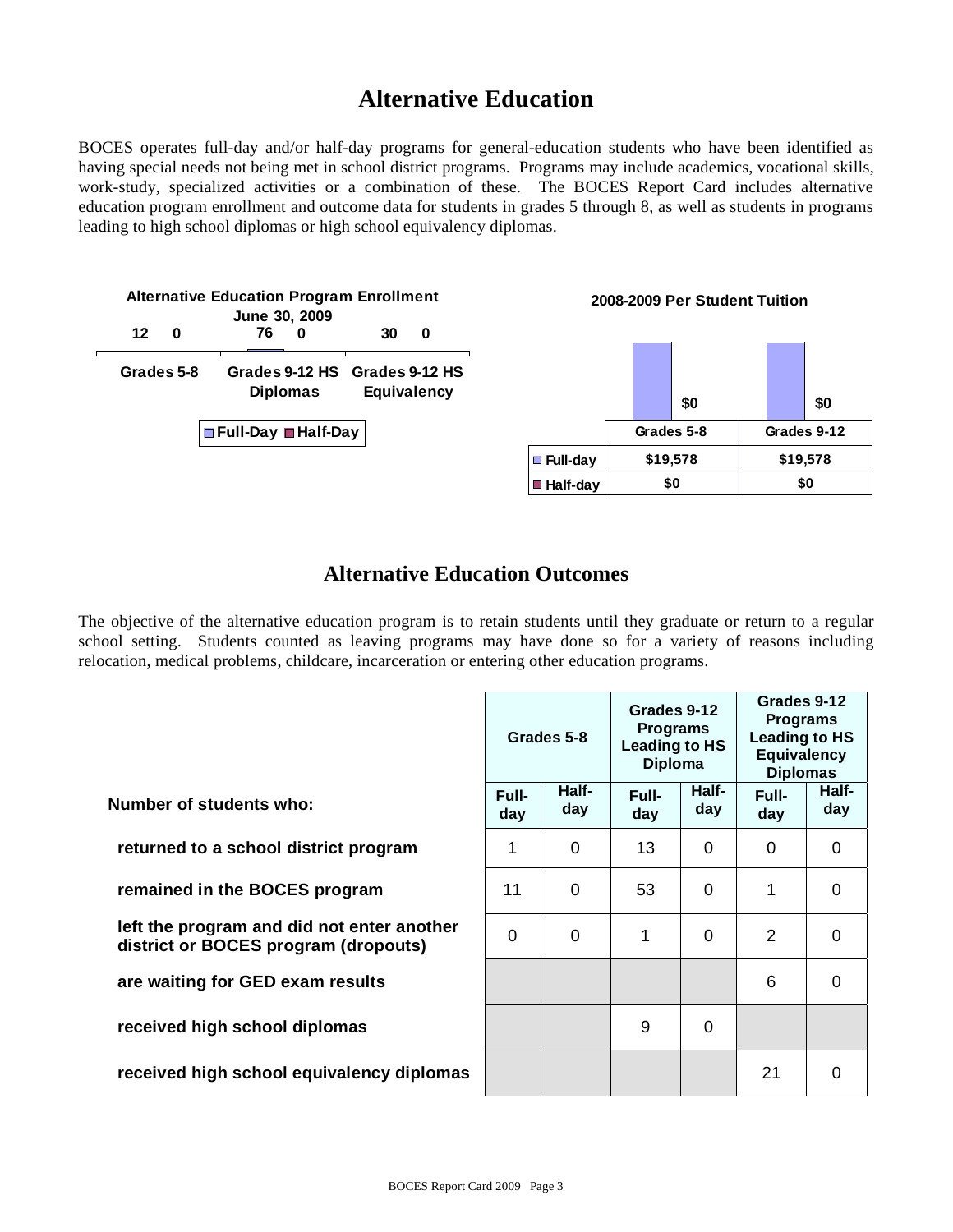## **Adult Career and Technical Education (CTE)**

Adult CTE programs enhance academic and workplace skills and enable participants to gain employment or career advancement.

|                                                              |          | This BOCES | Statewide |
|--------------------------------------------------------------|----------|------------|-----------|
|                                                              | Count    | Percentage | Average   |
| All CTE Programs                                             |          |            |           |
| Enrolled during 2007-08 (a)                                  | 648      |            |           |
| Continuing Enrollment after 2007-08 (b)                      | 146      | 22.50%     | 11.90%    |
| Completed or Left during 2007-08 (c)                         | 465      | 71.80%     | 87.90%    |
| Left Prior to Completion during 2007-08 (d)                  | 146      | 31.40%     | 19.30%    |
| Completed by the end of 2007-08 (e)                          | 319      | 68.60%     | 80.70%    |
| Completed or Left during 2007-08 and Status Known (f)        | 219      | 47.10%     | 67.80%    |
| Completed/Left/Status Known And Successfully Placed* (g)     | 203      | 92.70%     | 84.20%    |
| <b>Non-Traditional CTE Programs</b>                          |          |            |           |
| Enrolled in Non-Traditional Programs during 2007-08 (h)      | 41       |            |           |
| Under-Represented Gender Members Enrolled during 2007-08     |          |            |           |
| (i)                                                          | $\Omega$ |            |           |
| Completed a NonTraditional Program by the end of 2007-08 (i) | 23       | 56.10%     | 72.20%    |
| Under-Represented Gender Members Who Completed (k)           | $\Omega$ | $0.00\%$   | 67.60%    |

\* Successfully Placed means placed, after leaving these programs, in employment, the military or in additional education.

## **Adult Basic Education**

Based on data reported for the National Reporting System (NRS) for adult education programs, enrollment in adult basic education programs for 2008-2009 was 1209.

#### **Educational Gain**

Under the NRS, educational gain is the primary goal for students in adult beginning/intermediate programs, adult secondary (low) programs, and in English for speakers of other languages programs. Students are counted as achieving educational gain if they exceed established reference points in their standardized test scores between enrollment and re-testing.

|                               | <b>Enrollment</b> |         |         | <b>Educational Gain</b> |                |     |                |     |                |  |  |  |  |  |         |  |         |
|-------------------------------|-------------------|---------|---------|-------------------------|----------------|-----|----------------|-----|----------------|--|--|--|--|--|---------|--|---------|
| <b>Educational Program</b>    | 2006-07           | 2007-08 | 2008-09 | 2006-07                 |                |     |                |     |                |  |  |  |  |  | 2007-08 |  | 2008-09 |
|                               |                   |         |         |                         | <b>Percent</b> |     | <b>Percent</b> |     | <b>Percent</b> |  |  |  |  |  |         |  |         |
| Adult Beginning/ Intermediate | 732               | 838     | 933     | 291                     | 39.7%          | 385 | 45.9%          | 429 | 46.0%          |  |  |  |  |  |         |  |         |
| Adult Secondary (Low)         | 83                | 59      | 60      | 29                      | 34.9%          | 24  | 40.1%          | 24  | 40.0%          |  |  |  |  |  |         |  |         |
| <b>ESOL</b>                   | 175               | 194     | 216     | 81                      | 46.2%          | 108 | 55.6%          | 134 | 62.0%          |  |  |  |  |  |         |  |         |

#### **Other Outcomes (2006-07 through 2008-09)**

The following outcome measures are consistent with the National Reporting System (NRS) for adult education. Students in adult secondary (high) programs are considered to have a primary goal of obtaining a secondary or high school equivalency diploma. For all other outcomes, the student achievements correlate to the students indicating those goals at intake.

|                                                            |         | <b>Students with Goal</b> | <b>Students Achieving Goal</b> |         |         |     |                |         |                |  |         |
|------------------------------------------------------------|---------|---------------------------|--------------------------------|---------|---------|-----|----------------|---------|----------------|--|---------|
| <b>Other Outcomes</b>                                      | 2006-07 | 2007-08<br>2008-09        |                                | 2006-07 |         |     |                | 2007-08 |                |  | 2008-09 |
|                                                            |         |                           |                                |         | Percent |     | <b>Percent</b> |         | <b>Percent</b> |  |         |
| Entered employment                                         | 93      | 59                        | 70                             | 61      | 65.6%   | 53  | 89.8%          | 54      | 77.0%          |  |         |
| Retained employment                                        | 70      | 2                         | 40                             | 39      | 55.7%   |     | 50.0%          | 30      | 75.0%          |  |         |
| Obtained a secondary or high<br>school equivalency diploma | 29      | 55                        | 328                            | 28      | 96.6%   | 52  | 94.5%          | 288     | 76.0%          |  |         |
| Entered post-secondary<br>education or training            | 164     | 196                       | 84                             | 116     | 70.7%   | 179 | 91.3%          | 80      | 95.0%          |  |         |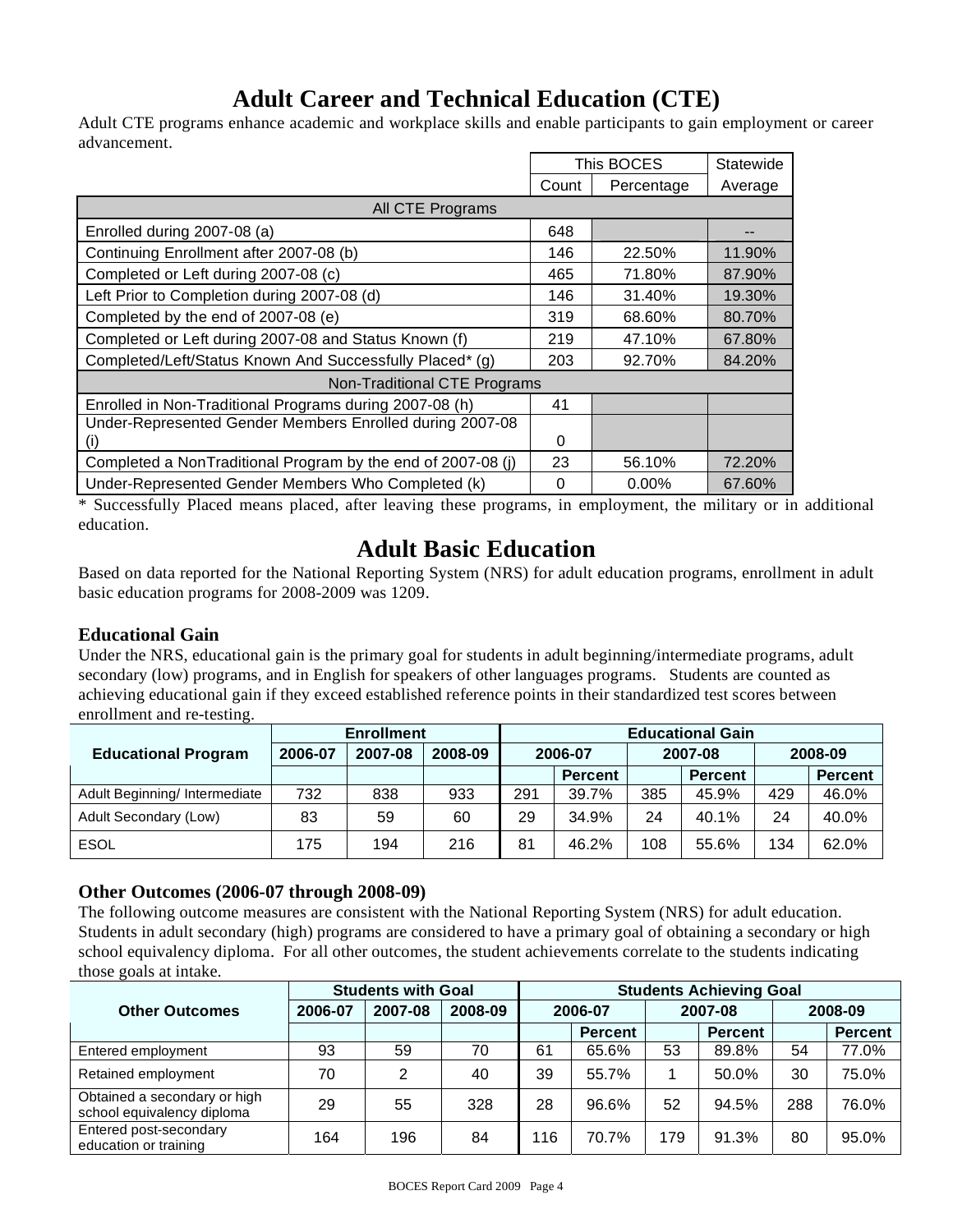## **Special Education**

#### **Special Education Enrollment and Tuition**

When placing students, districts select among classrooms with different student/staff ratios consistent with each student's Individualized Education Program (IEP). The following are four of the alternatives:

- o 12 students per teacher plus one paraprofessional (12:1:1)
- o 6 students per teacher plus one paraprofessional (6:1:1)
- o 12 students per teacher plus four paraprofessionals (12:1+1:3)
- o 8 students per teacher plus 1 paraprofessional (8:1:1)

An addendum of enrollment and tuition information will be attached to this report if this BOCES provides other options of student/staff ratios.

Tuition rates exclude the costs of related services, preschool and summer school programs. BOCES with multiple tuition rates for a program have calculated an average rate. *Data source: 602 Report*

|            | 2006-07 | 2007-08 | 2008-09 |
|------------|---------|---------|---------|
| 8:1:1      | 43      | 43      | 72      |
| $12:1+1:3$ |         |         |         |
| 6:1:1      | 66      |         | 85      |
| 12:1:1     | 34      | 29      | 13      |

#### **Enrollment Trends**

#### **Tuition Rates Per Student 2006-07 through 2008-09**

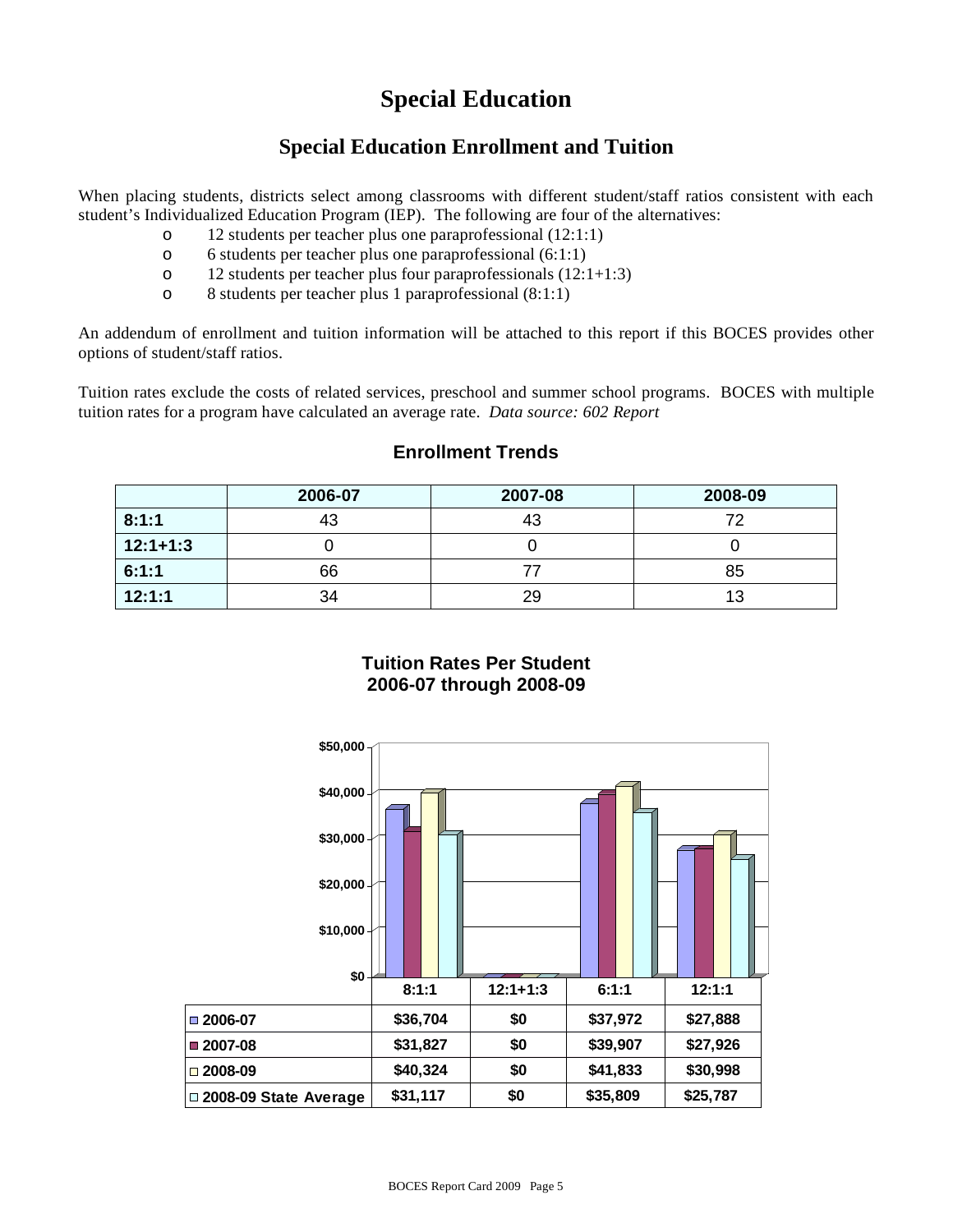#### **State Testing Program 2008-2009 School Year**

These data are results of State assessments for students enrolled in BOCES programs. *Data Source: nySTART* 

|                                                   | <b>Counts of Students Tested</b> |                    |                |             |                |                |                | <b>No Valid</b><br><b>Score</b> |
|---------------------------------------------------|----------------------------------|--------------------|----------------|-------------|----------------|----------------|----------------|---------------------------------|
| <b>State Assessment</b>                           | Level 1                          | Level <sub>2</sub> | Level 3        | Level 4     | Total          | Level 2-4      | Level 3-4      |                                 |
|                                                   |                                  |                    |                |             |                | <b>Percent</b> | <b>Percent</b> |                                 |
| Grade 3<br><b>English Language</b><br><b>Arts</b> | 3                                | 1                  | $\mathbf 0$    | $\mathbf 0$ | $\overline{4}$ | 25.0%          | 0.0%           | $\mathbf 0$                     |
| Grade 4<br><b>English Language</b><br><b>Arts</b> | $\overline{2}$                   | 1                  | 1              | $\mathbf 0$ | 4              | 25.0%          | 25.0%          | 0                               |
| Grade 5<br><b>English Language</b><br><b>Arts</b> | 1                                | $\mathbf 0$        | 1              | $\mathbf 0$ | $\overline{2}$ | 0.0%           | 50.0%          | $\mathbf 0$                     |
| Grade 6<br><b>English Language</b><br><b>Arts</b> | 1                                | $\overline{4}$     | 3              | $\mathbf 0$ | 8              | 50.0%          | 37.5%          | $\mathbf 0$                     |
| Grade 7<br><b>English Language</b><br><b>Arts</b> | 1                                | 10                 | 1              | $\mathbf 0$ | 12             | 83.3%          | 8.3%           | $\mathbf 0$                     |
| Grade 8<br><b>English Language</b><br><b>Arts</b> | $\overline{2}$                   | 11                 | 1              | $\mathbf 0$ | 14             | 78.6%          | 7.1%           | $\mathbf 0$                     |
|                                                   |                                  |                    |                |             |                |                |                |                                 |
| Grade 3<br><b>Mathematics</b>                     | $\mathbf 0$                      | $\overline{2}$     | $\overline{2}$ | $\mathbf 0$ | $\overline{4}$ | 50.0%          | 50.0%          | $\mathbf 0$                     |
| Grade 4<br><b>Mathematics</b>                     | $\mathbf 0$                      | 3                  | 1              | $\mathbf 0$ | $\overline{4}$ | 75.0%          | 25.0%          | $\mathbf 0$                     |
| Grade 5<br><b>Mathematics</b>                     | 2                                | 1                  | $\mathbf 0$    | $\mathbf 0$ | 3              | 33.3%          | 0.0%           | $\mathbf 0$                     |
| Grade 6<br><b>Mathematics</b>                     | $\overline{2}$                   | $\overline{4}$     | 1              | $\mathbf 0$ | $\overline{7}$ | 57.1%          | 14.3%          | $\Omega$                        |
| Grade 7<br><b>Mathematics</b>                     | 5                                | $\overline{7}$     | $\overline{2}$ | $\mathbf 0$ | 14             | 50.0%          | 14.3%          | $\mathbf{0}$                    |
| Grade 8<br><b>Mathematics</b>                     | $\overline{7}$                   | 4                  | 1              | $\mathbf 0$ | 12             | 33.3%          | 8.3%           | $\mathbf 0$                     |

| Level 4 | These students exceed the standards and are moving toward high performance on the Regents<br>examination.    |
|---------|--------------------------------------------------------------------------------------------------------------|
| Level 3 | These students meet the standards and, with continued steady growth, should pass the Regents<br>examination. |
| Level 2 | These students need extra help to meet the standards and pass the Regents examination.                       |
| Level 1 | These students have serious academic deficiencies.                                                           |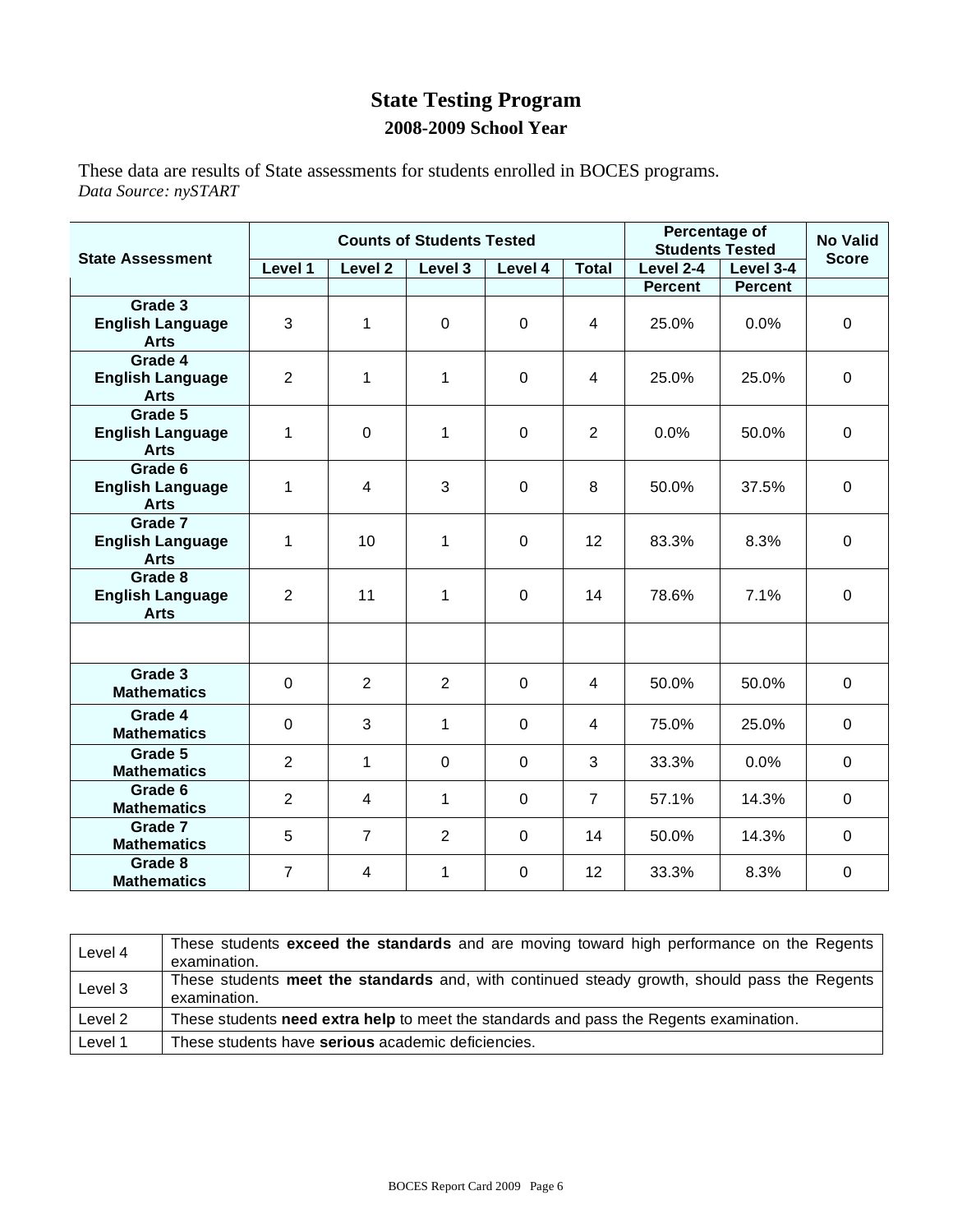#### **Performance of Students with Severe Disabilities on the New York State Alternate Assessment (NYSAA) 2008-2009 School Year**

|                                                              | <b>Counts of Students Tested</b> |                    |                |              |                | <b>Percentage of</b><br><b>Students Tested</b> |                | <b>No</b>                    |
|--------------------------------------------------------------|----------------------------------|--------------------|----------------|--------------|----------------|------------------------------------------------|----------------|------------------------------|
| <b>State Assessment</b>                                      | Level 1                          | Level <sub>2</sub> | Level 3        | Level 4      | Total          | Level 2-4                                      | Level 3-4      | <b>Valid</b><br><b>Score</b> |
| Grade 3                                                      |                                  |                    |                |              |                | <b>Percent</b>                                 | <b>Percent</b> |                              |
| <b>English Language</b><br><b>Arts</b>                       | 3                                | $\mathbf{1}$       | 0              | $\mathbf 0$  | 4              | 25.0%                                          | 0.0%           | $\mathbf 0$                  |
| Grade 4<br><b>English Language</b><br><b>Arts</b>            | $\overline{2}$                   | 1                  | 1              | 0            | 4              | 25.0%                                          | 25.0%          | 0                            |
| Grade 5<br><b>English Language</b><br><b>Arts</b>            | $\mathbf{1}$                     | $\mathbf 0$        | 1              | 0            | $\overline{2}$ | 0.0%                                           | 50.0%          | $\mathbf 0$                  |
| Grade 6<br><b>English Language</b><br><b>Arts</b>            | 1                                | 4                  | 3              | $\mathbf 0$  | 8              | 50.0%                                          | 37.5%          | $\mathbf 0$                  |
| Grade 7<br><b>English Language</b><br><b>Arts</b>            | 1                                | 9                  | 1              | 0            | 11             | 81.8%                                          | 9.1%           | 0                            |
| Grade 8<br><b>English Language</b><br><b>Arts</b>            | $\overline{2}$                   | $\overline{7}$     | 1              | $\mathbf 0$  | 10             | 70.0%                                          | 10.0%          | $\mathbf 0$                  |
| <b>High School</b><br><b>English Language</b><br><b>Arts</b> | $\Omega$                         | $\mathbf 0$        | $\mathbf 0$    | 1            | 1              | 100.0%                                         | 100.0%         | $\mathbf 0$                  |
|                                                              |                                  |                    |                |              |                |                                                |                |                              |
| Grade 3<br><b>Mathematics</b>                                | 0                                | $\overline{2}$     | $\overline{2}$ | $\mathbf 0$  | 4              | 50.0%                                          | 50.0%          | $\mathbf 0$                  |
| Grade 4<br><b>Mathematics</b>                                | 0                                | 3                  | 1              | 0            | 4              | 75.0%                                          | 25.0%          | $\mathbf 0$                  |
| Grade 5<br><b>Mathematics</b>                                | $\overline{2}$                   | $\mathbf{1}$       | $\Omega$       | $\pmb{0}$    | 3              | 33.3%                                          | 0.0%           | $\Omega$                     |
| Grade 6<br><b>Mathematics</b>                                | $\overline{2}$                   | 4                  | 1              | $\mathbf 0$  | $\overline{7}$ | 57.1%                                          | 14.3%          | $\mathbf 0$                  |
| Grade 7<br><b>Mathematics</b>                                | 4                                | $\overline{7}$     | $\overline{2}$ | 0            | 13             | 53.8%                                          | 15.4%          | $\Omega$                     |
| Grade 8<br><b>Mathematics</b>                                | $\overline{7}$                   | $\overline{2}$     | 1              | $\mathbf 0$  | 10             | 20.0%                                          | 10.0%          | 0                            |
| <b>High School</b><br><b>Mathematics</b>                     | $\mathbf 0$                      | $\mathbf 0$        | $\mathbf 0$    | $\mathbf{1}$ | 1              | 100.0%                                         | 100.0%         | $\mathbf 0$                  |

*Data Source: nySTART*

Г

| Level 4 | These students exceed the standards and are moving toward high performance on the Regents examination.    |
|---------|-----------------------------------------------------------------------------------------------------------|
| Level 3 | These students meet the standards and, with continued steady growth, should pass the Regents examination. |
| Level 2 | These students <b>need extra help</b> to meet the standards and pass the Regents examination.             |
| Level 1 | These students have serious academic deficiencies.                                                        |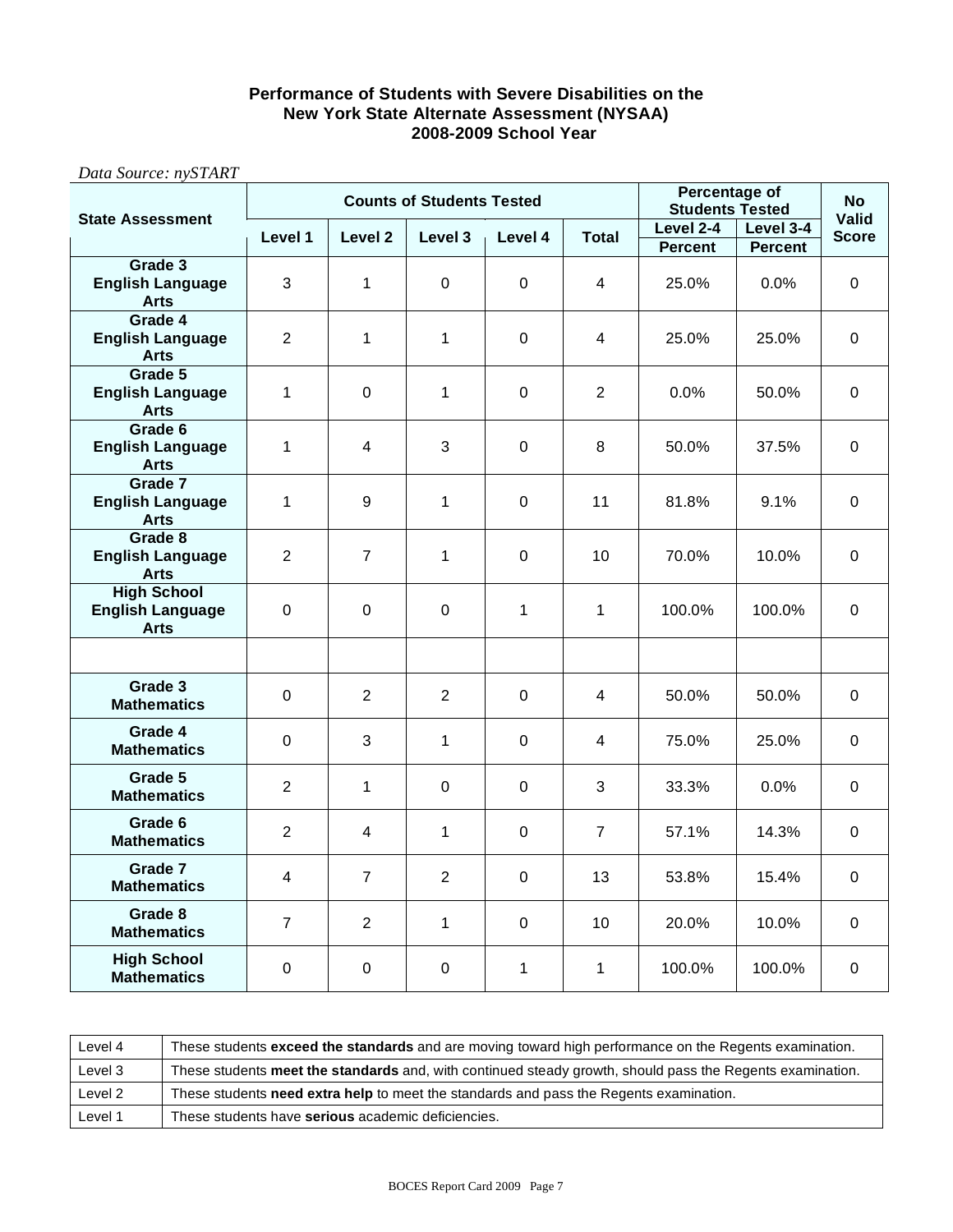

## **Professional Development**

2008-2009 School Year

| <b>BOCES</b> provided training for a minimum of<br>one or more full instructional days in the    | <b>Number of Participants:</b> |                 |                   |                          |              |  |  |
|--------------------------------------------------------------------------------------------------|--------------------------------|-----------------|-------------------|--------------------------|--------------|--|--|
| following areas:                                                                                 | <b>Districts</b>               | <b>Teachers</b> | <b>Principals</b> | <b>Paraprofessionals</b> | <b>Other</b> |  |  |
| <b>Site Based Educational Planning</b>                                                           | 9                              | 978             | 157               | 23                       | 825          |  |  |
| <b>District Based Educational Planning</b>                                                       | 9                              | 433             | 161               | 0                        | 51           |  |  |
| <b>High School Graduation Requirements</b>                                                       | 9                              | 220             | 63                | 0                        | 201          |  |  |
| Learning Standards (ELA, MST, etc.)                                                              | 9                              | 2406            | 69                | 58                       | 306          |  |  |
| <b>Data Management and Analysis</b>                                                              | 9                              | 108             | 64                | 0                        | 70           |  |  |
| <b>Integrating Technology into Curricula &amp;</b><br><b>Instruction</b>                         | 9                              | 2584            | 115               | 144                      | 2805         |  |  |
| <b>Interdisciplinary Teaching (including</b><br>integration of career technology &<br>academics) | 9                              | 284             | 30                | 15                       | 66           |  |  |
| <b>Middle Level Education Academic and</b><br><b>Youth Development</b>                           | 9                              | 262             | 52                | 0                        | 164          |  |  |
| <b>Career and Technical Education</b>                                                            | 9                              | 233             | 0                 | 0                        | 0            |  |  |
| <b>Instructional Strategies</b>                                                                  | 9                              | 2020            | 487               | 69                       | 1666         |  |  |
| <b>Parent Training</b>                                                                           | 9                              | 26              | 0                 | 0                        | 128          |  |  |
| <b>Special Education Issues</b>                                                                  | 9                              | 100             | 9                 | $\overline{2}$           | 25           |  |  |
| <b>Leadership Training</b>                                                                       | 9                              | 27              | 758               | $\pmb{0}$                | 70           |  |  |
| <b>Special Education Training Resource</b><br><b>Center (SETRC)</b>                              | $\boldsymbol{9}$               | 294             | 25                | 90                       | 11           |  |  |
| <b>LEP/ELL</b>                                                                                   | 9                              | 439             | 101               | 24                       | 346          |  |  |
| <b>Other</b>                                                                                     | $\boldsymbol{9}$               | 377             | 121               | 6                        | 171          |  |  |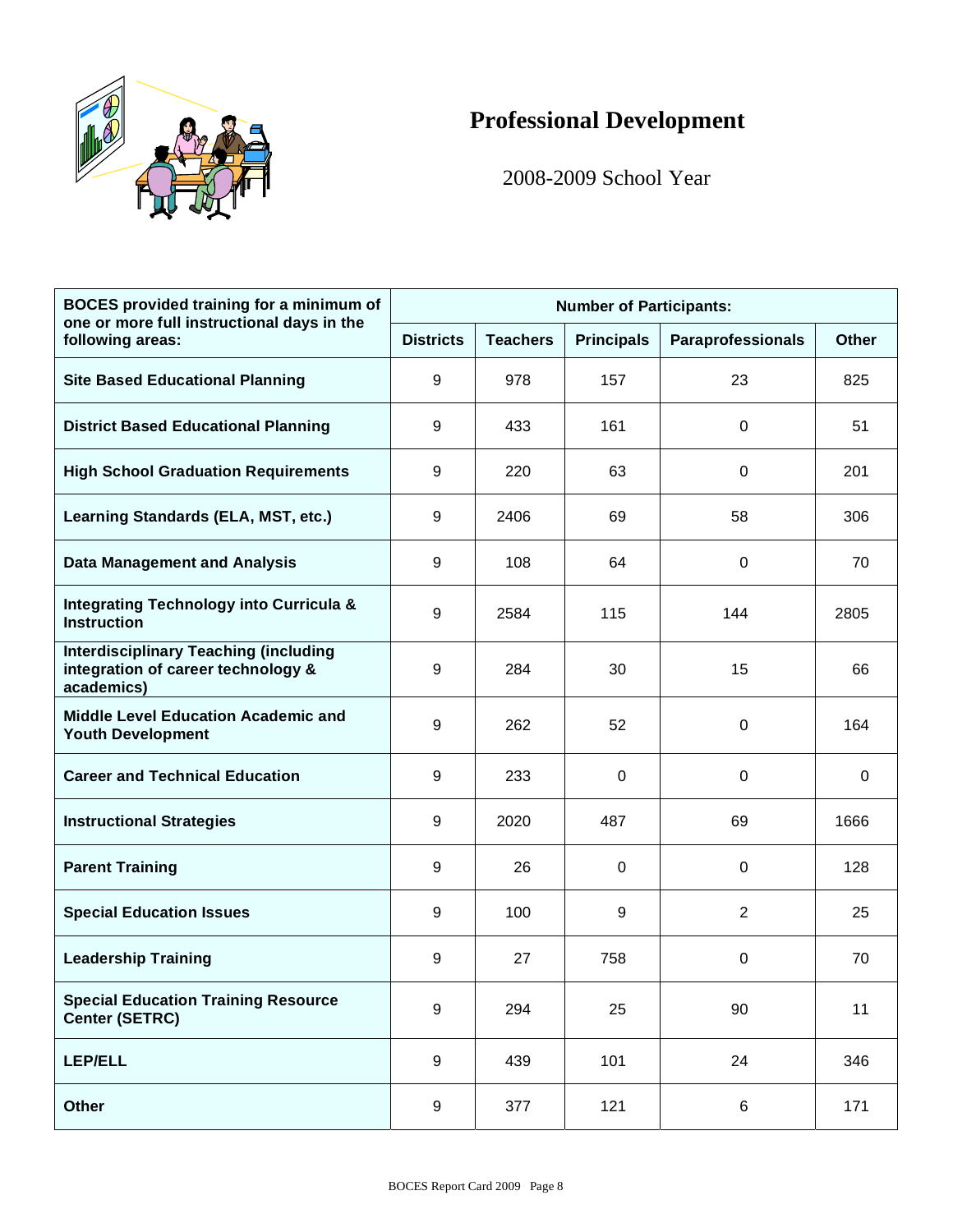

#### **Technology Services 2008-2009 School Year**

| <b>BOCES provides technology</b><br>services to district and BOCES<br>staff and students. | <b>Districts</b> | <b>Professionals</b><br><b>Teachers</b><br><b>Administrators</b> | <b>Students</b> |
|-------------------------------------------------------------------------------------------|------------------|------------------------------------------------------------------|-----------------|
| <b>Distance Learning</b>                                                                  | 9                | 2265                                                             | 26270           |
| <b>Instructional Computing</b>                                                            | 9                | 2265                                                             | 26270           |
| <b>Computer/Audio Visual Repair</b>                                                       | 8                | 5236                                                             |                 |
| <b>Library Automation/Software</b>                                                        | $6*$             | 1598                                                             | 17987           |
| <b>LAN Installation/Support</b>                                                           | 8                | 2214                                                             | 24232           |
| <b>Distributed Process Technicians</b>                                                    | 8                | 2214                                                             | 24232           |
| <b>Guidance Information</b>                                                               | 5                | 10                                                               | 0               |
| <b>Administrative Computer Services</b>                                                   | 9                | 107                                                              |                 |
| <b>Administrative Training</b>                                                            | 9                | 985                                                              |                 |

\*Highland, Kingston, Onteora, Rondout Valley, Saugerties, Ulster BOCES (school districts)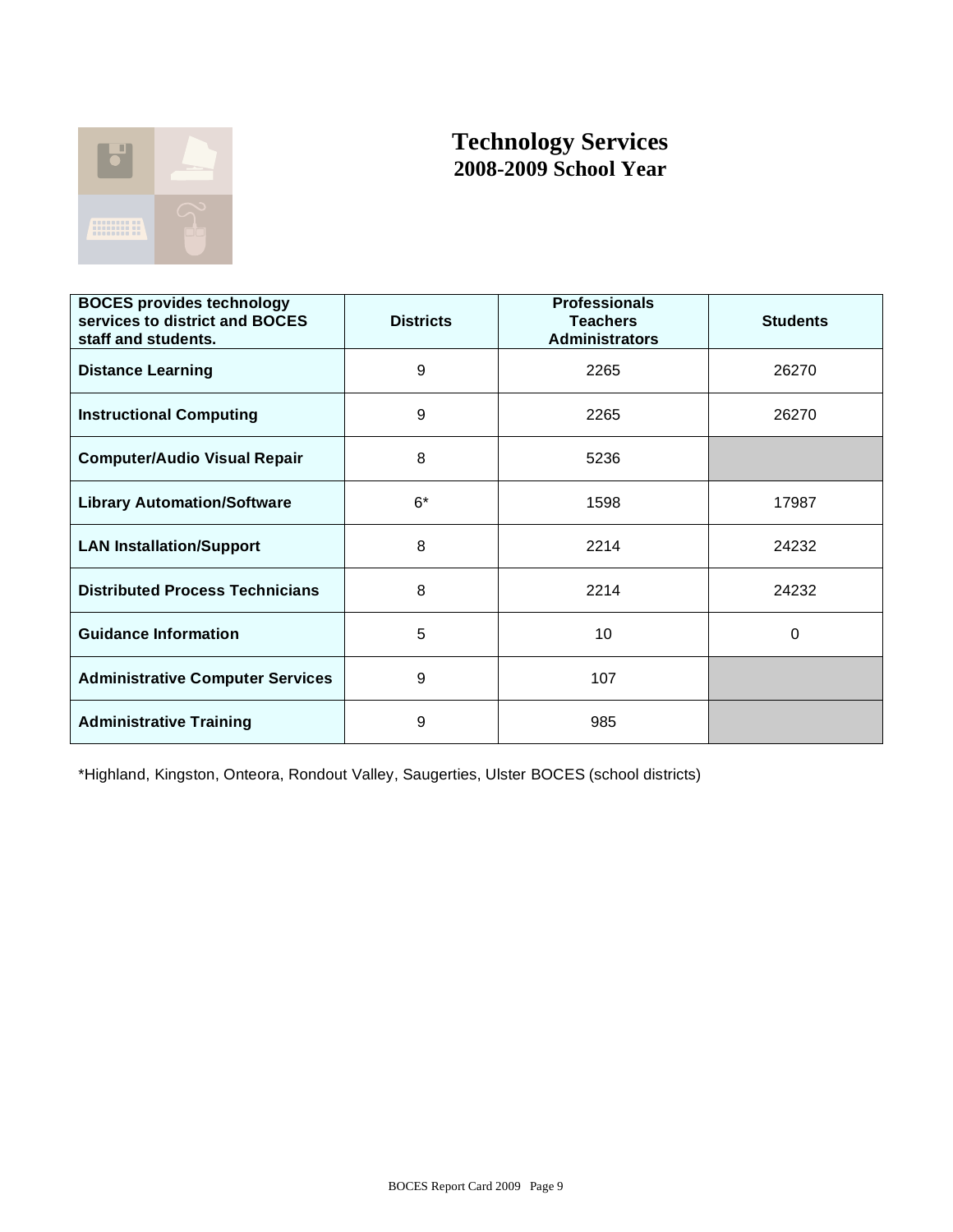### **School Library Systems (SLS)**



School Library Systems (SLA) are state-aided programs set forth in Education Law and Regulations of the Commissioner of Education. Each BOCES and the Big 5 Cities (NYC, Yonkers, Buffalo, Rochester, and Syracuse) sponsor the program, which provides vital

library and information resources to public and non-public schools. Each system operates under an approved five-year Plan of Service. Some of the key functions of SLS are: to provide leadership and training through professional development activities, enrich the NYS Learning Standards by providing information literacy awareness and skills training; facilitate resource-sharing among its participating school libraries; interlibrary loan activity for 2008-2009 amounted to a  $\frac{1}{2}$  million items statewide; facilitate access to electronic databases through NOVELNY (New York On-Line Virtual Electronic Library) for over 3,900 schools statewide; promote advances in technology for information storage, retrieval and access to school library collections; focus on cooperative collection development of participating school libraries; address the information needs of special client groups; and participate in regional library initiatives with the public, academic, special and other school libraries. Students, teachers and administrators in each SLS service area benefit from the programs and services of the School Library System.



#### **Number of Professional Development Workshops**



**Number of Participants at Professional Development Workshops**